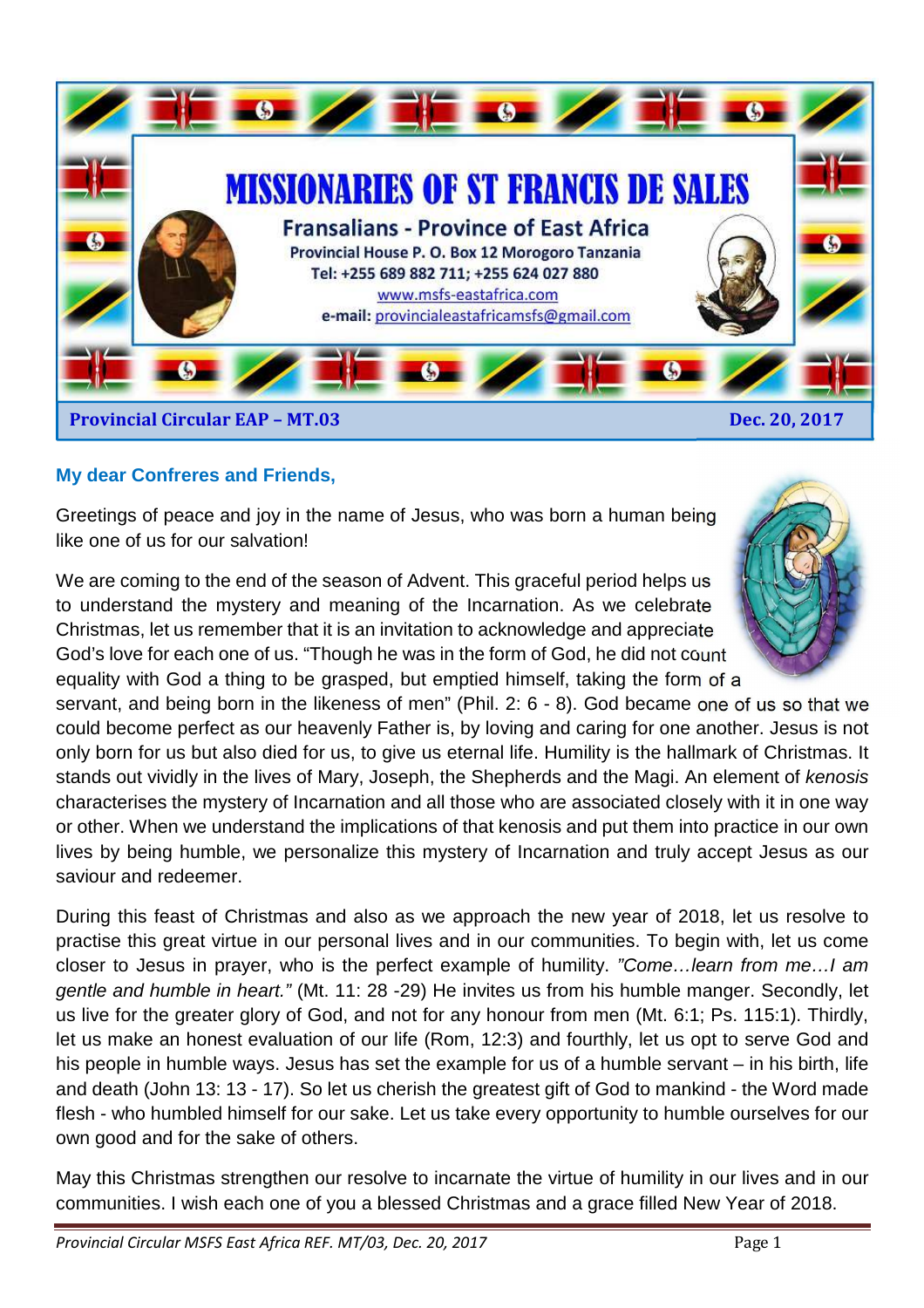### **GENERAL CHAPTER XX**



The preparations for the  $20<sup>th</sup>$  General Chapter with the proposed theme "MSFS, Wake up to the Basics" are underway. We are invited to reflect upon the four pillars of our Congregation and spirituality: Our Consecrated Life in Community, Mission, MSFS-ness and the Spirituality of St. Francis de Sales. I invite you to study and reflect on the Working Papers first of all personally, and then in Communities and also in Apostolic Communities. Please follow strictly the schedule of

studying the Working Papers. The Convenors of the Apostolic Communities are requested to submit the reports and proposals to the Provincial, after completing the discussions on every Working Paper. The following is the schedule for the study of Working Papers:

Working Paper I: January – February 2018 Working Paper II: March – April 2018 Working Paper III: May – June 2018

**SPIRITUAL DIRECTORY** 

The MSFS Personal Spiritual Directory, a booklet of practical guidelines "To Live Jesus" in our daily lives, is already out of press. This "Spiritual Directory is designed to respond to the attraction that God gives us so that we can go to Him and be united with Him. It is a simple, practical and down to the earth programme, to help a person to live in the world without being of the world." (Extracted from the Spiritual Directory) It invites us to be in the presence of God and to live Jesus in our daily lives. Copies of the Spiritual Directory will be made available to all soon.

**FRANSALIAN ASSOCIATES** 

Fransalian Associates (FA) is a group of pious souls based on the values of Jesus, nurtured by the Church, attuned to the Spirituality of St. Francis de Sales and the missionary dynamism of Fr. Peter Mermier and inspired by the universal call to holiness. The members of this group can be from among lay people, diocesan clergy or Religious men or women who wish to embrace the vision and spirituality of the Missionaries of St. Francis de Sales. They may be our co-workers, alumni, relatives or friends who are attracted to the spirituality and mission of the MSFS. We already have the "Friends of Fransalians" in Tanzania. This can be merged with or renamed as FA. At the Congregational level a set of guidelines is published and it will be made available to all at the earliest. I request every confrere to kindly encourage people who are interested in our spirituality and mission to form themselves into Fransalian Associates of East Africa. The Provincial Council has appointed the following confreres to organize Fransalian Associates in East Africa.

| Tanzania (East) and Chief Coordinator of FA |
|---------------------------------------------|
|                                             |

- Fr. Francis Kallikatt: Tanzania (West)
- Fr. C. Arockiasamy: Kenya
- Fr. Joby Maruthumalayil: Uganda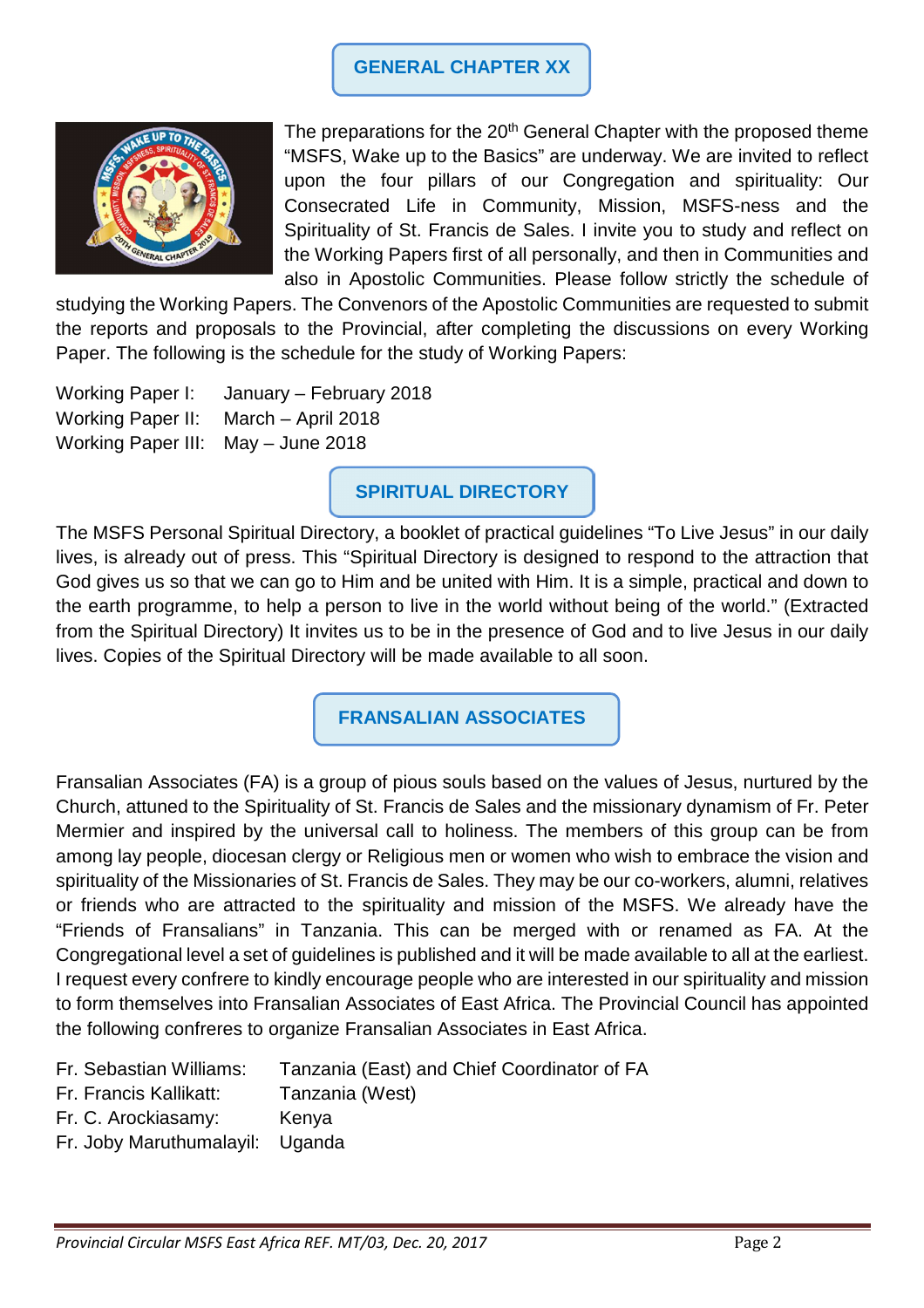## **YEAR OF THE LOCAL COMMUNITY**

Our beloved Superior General has declared the year 2018 as the "Year of the Local Religious Community". It will start on 24th January, 2018 and will go up to 23rd January, 2019. The theme of the Year of the Local Community is: **REVITALISING MY LOCAL COMMUNITY: SPACE FOR COMMUNION AND MISSION**. The theme is in keeping with that of the General Chapter 2019: **MSFS, WAKE-UP TO THE BASICS**. The following topics have to be studied and reflected upon during the course of the Year 2018:

- $\triangleright$  My role in revitalizing my local community
- $\triangleright$  Various dimensions of community as "space"
- $\triangleright$  Building communion in community
- $\triangleright$  Community for mission

**CONGREGATIONAL RETREAT** 

In the year 2018, a Congregational retreat with the theme: '**Walk the Way; Live the Grace'** is being organized for the entire Congregation. The talks of the retreat will be based on the four pillars of our Congregation: Our Consecrated Life in Community, Mission, MSFS-ness and Spirituality of St. Francis de Sales. It will be an immediate preparation for the General Chapter 2019. Our next two annual retreats will be Congregational retreats. The dates of the retreats are:

**Retreat I:** 6<sup>th</sup> June evening to 11<sup>th</sup> June 2018 evening (For Priest Confreres) **Retreat II:** 23rd July evening to 28<sup>th</sup> July 2018 evening (For Priest Confreres) Retreat III: 6th August evening to 11th August 2018 evening (For Scholastics)

The Congregational retreat is obligatory without exception for all MSFS confreres. Please arrange your programmes/holidays accordingly, so that you can participate in either one of the retreats meant for the respective groups. The venue for all the three retreats will be Lumen Christi Institute, Arusha. The confreres, who are residing outside East Africa may (if they are not able to attend the one arranged by the Province) join the retreat in the country of their residence/ministry, when and where their respective Provinces or Missions are holding the Congregational retreats.

**ON-GOING FORMATION** 

The Province is organizing three 'On-going formation programmes' in 2018. These programmes are meant to reach out to all the confreres in the Province.

| February 22 <sup>nd</sup> to March 2 <sup>nd</sup><br>(Day of arrival: February<br>21st before 18hrs) | <b>On-going Formation I</b><br>(for priests ordained from 2013 to 2017)                                                                                                                                                    |
|-------------------------------------------------------------------------------------------------------|----------------------------------------------------------------------------------------------------------------------------------------------------------------------------------------------------------------------------|
| March 6th to 8th<br>(Day of Arrival: March 5th before<br>18.00 hrs)                                   | <b>On-going Formation II</b><br>(For priests ordained from 2000 to 2012)                                                                                                                                                   |
| July 30 <sup>th</sup> to August 3rd<br>(Day of Arrival: 29th before 19hrs.                            | <b>On-going Formation III</b><br>(For priests ordained from 1977 to 1999)<br>In the state of the second contracts of a $\blacksquare$ . The transmission of the field $\blacksquare$ , $\blacksquare$ , and $\blacksquare$ |

It is obligatory for every confrere in the Province to participate in the On-going Formation Programmes.

*Provincial Circular MSFS East Africa REF. MT/03, Dec. 20, 2017* Page 3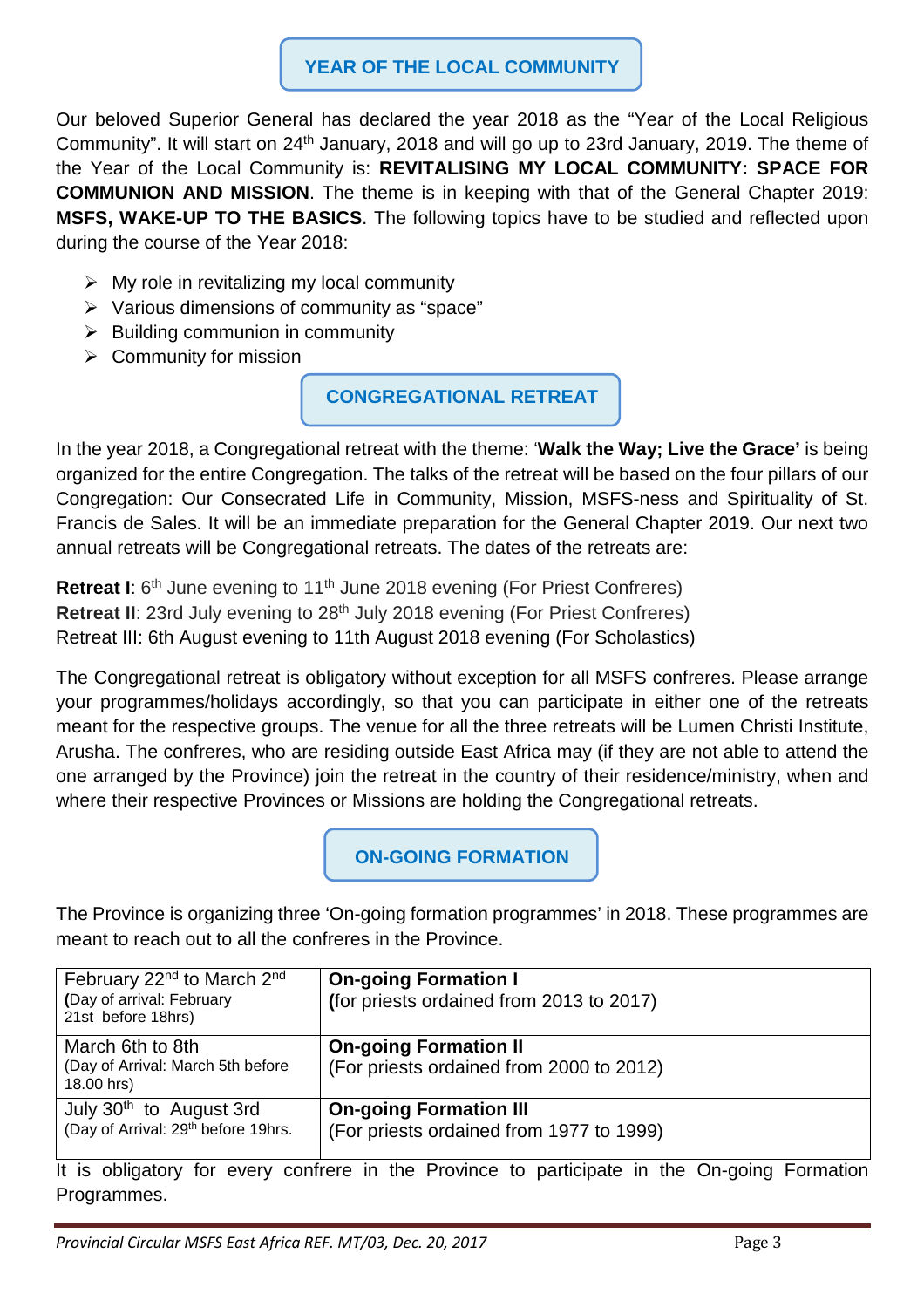#### **KALAMIRA MISSION – A NEW VENTURE IN UGANDA**

Namunyumya Parish in the diocese of Jinja, Uganda, was started by the Mill Hill Missionaries in 1949. This Parish under the patronage of Our Lady of Most Holy Rosary covers a vast area with 64 Sub-Stations grouped under 12 Centres. People speak mainly Lusoga and Luganda and the liturgical services are conducted in these languages. The proposed Kalamira Parish is one of the Sub-stations. Rt. Rev. Charles Wamika, Bishop of Jinja invited us to take up this mission so that adequate pastoral attention can be provided to the faithful. This will be raised into a parish and will be formally



erected on 27<sup>th</sup> January, 2018 under the patronage of St. Francis de Sales. The new Parish will consist of 28 Sub-stations grouped under 6 Centres. A presbytery and a new Church building are the immediate needs there. The present Church building is old and dilapidated. From 20<sup>th</sup> November, 2017 Fr. Joby Maruthomalayil has been staying with the diocesan priests in Namunyumya parish house. A residence for priests is getting ready in the Namutumba Sub-Station, which is 3 kms. from Kalamira. We shall accompany Fr. Joby with our prayers as he takes up the new mission at Kalamira.

## **DIACONATE ORDINATION**



On 28th October 2017, four of our Brothers – Francis Kyule, Martin Pendanath, Patrick Musyimi and Simon Nabende – were ordained deacons by Rt. Rev. Anthony Banzi, Bishop of Tanga at Jordan University College, Morogoro. Hearty Congratulations to the newly ordained Deacons. May God bless your ministry.

## **SILVER JUBILEE OF FR. SUNNY MATTATHIL**

On 9th October, 2017 the Sacerdotal Silver Jubilee of Fr. Sunny Mattathil was celebrated at St. Bruno Catholic Parish, Agururu in the Archdiocese of Tororo, Uganda, where he is currently serving as the parish priest. The joyous occasion was graced by several dignitaries such as the Archbishop Emeritus Denis Lote Kiwanuka of Tororo, the Vicar General of Tororo, His Highness Stephen, King of Adola, several priests, religious and a large number of the faithful. Fr. Sunny presided over the solemn Holy Eucharist and Fr. Kibiye, the Pastoral Coordinator of Tororo Archdiocese preached the homily. Fr. Kibiye appreciated the services rendered by the Missionaries of St. Francis de Sales in Tororo. He also appreciated Fr. Sunny for initiating



several pastoral measures to revitalize the faith of the parishioners. Several cultural events staged after the Holy Mass added colour to the celebrations. The programmes came to an end with a fellowship meal. (Reported by Mr. Atibuni Dennis Zami)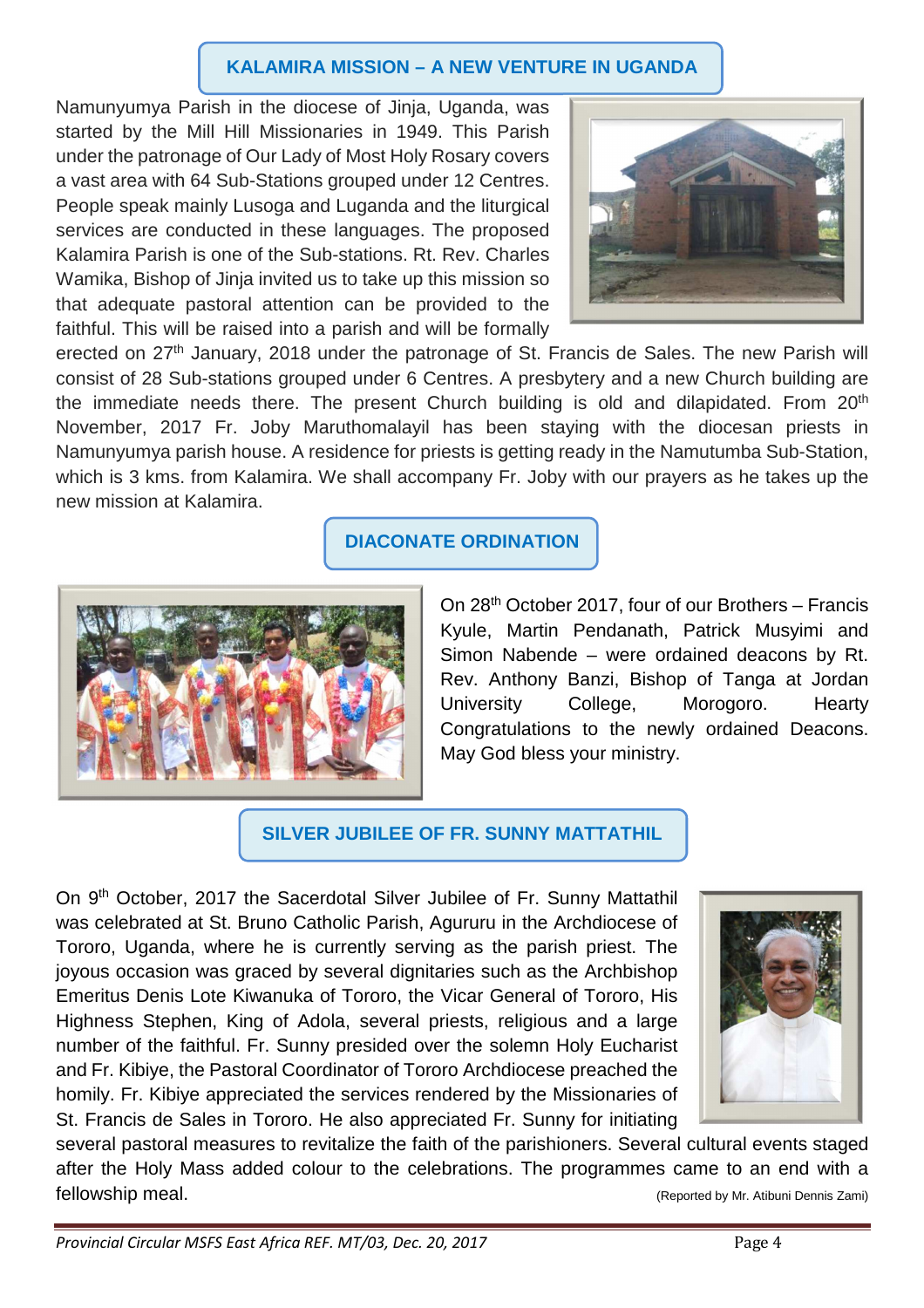#### **GROTTO IN THE NOVITIATE**



On 9<sup>th</sup> November, 2017 the Novitiate Community embarked on the project of the construction of a Grotto of our Lady in their compound. The foundation stone was blessed by Rev. Fr. Gerald M the assistant to Novice Master. The construction work was entirely done by the novices who worked tirelessly for over a month. The Grotto was blessed on 14<sup>th</sup> December, 2017 by Rev. Fr. Mathew Thazhathukunnel, the Provincial Superior of the MSFS in East Africa in the presence of our Fathers from Mkuza Parish. The solemn Mass was attended by the faithful from the Mikongeni Sub-station and a few

neighbours of the Novitiate community. We extend our heartfelt thanks to our beloved benefactors for the support they have rendered for this project. May the good Lord bless them. Hearty Congratulations to Fr. Sebastian, Fr. Gerald and the Novices. (Reported by Fr. G. Mabiriizi)

**YOUTH SEMINARS** 

#### **LUMEN CHRISTI INSTITUTE**

On 11th October, 2017 the Brothers of Lumen Christi Institute organized a Spiritual Renewal Programme for secondary school students. There were about 400 participants. It was facilitated by Fr. Denis Ngumba. Hearty Congratulations to our Brothers at LCI.



#### **MJI MPYA RELINI**

On 20th November, 2017, Mji Mpya parish conducted a youth seminar. Over 300 young people participated in the seminar. The themes of the Seminar were Courtship and Marriage, Drug abuse and Responsibilities of a catholic Youth. The seminar was facilitated by Sr. Cordula and Fr. Thomas Njue Msfs. Hearty Congratulations to our confreres of Mji Mpya Relini.



9<sup>th</sup> December 2017 was a great day of joy for the Parish Family of St. Joseph Catholic Church, Mlolongo. On that day we witnessed the young members of our parish coming together to exchange views on God's call for each one of them. 137 young boys and girls, undergoing their secondary school education participated in the Vocation Camp organized by the parish. Fr. C. Samy MSFS introduced the event and welcomed all the participants.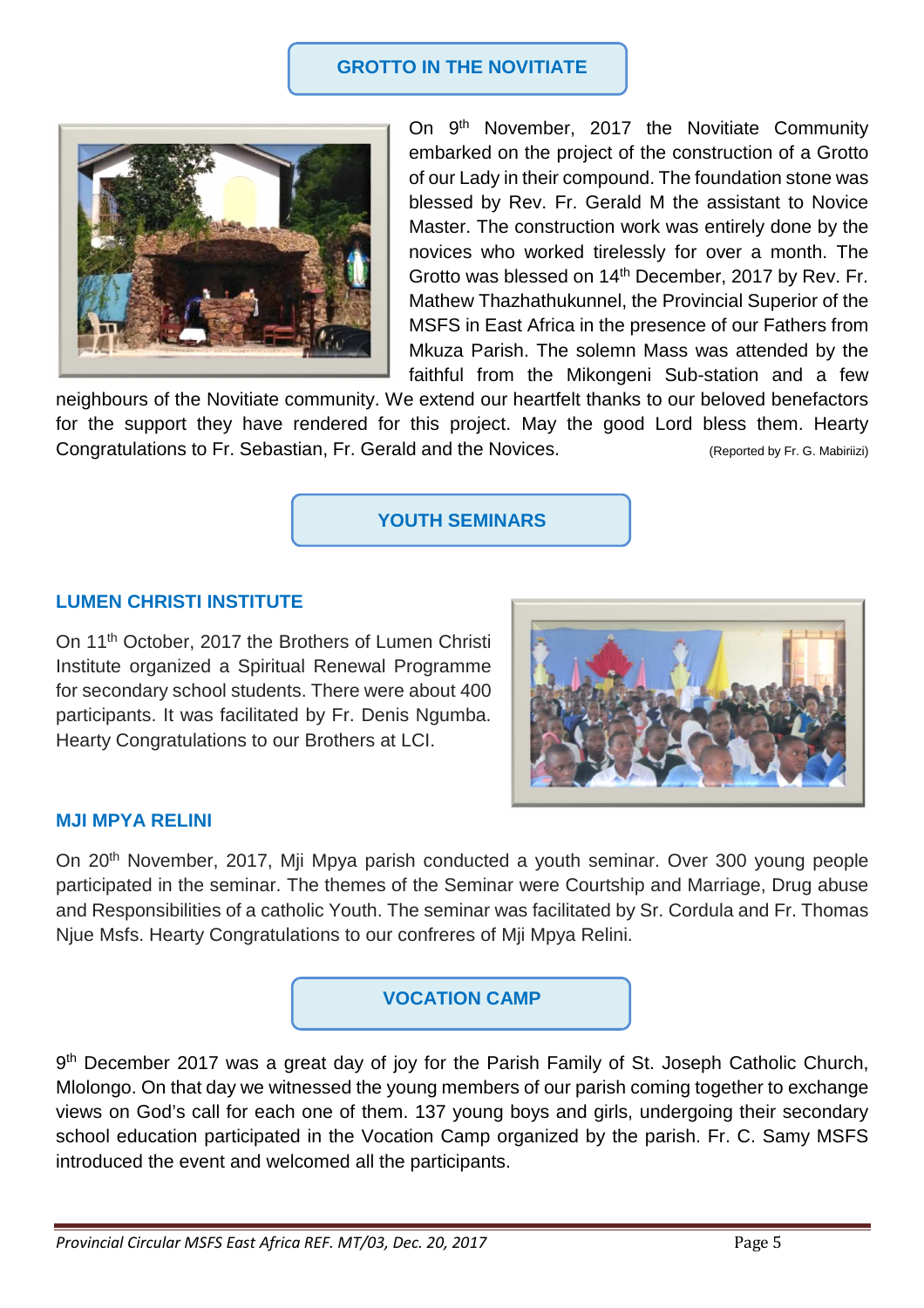

He highlighted a broader way of understanding the vocation which is a call from God, not only to priesthood and religious life but also for the family life. The facilitator from the diocese of Machakos, Mr. Cosmos motivated the young boys and girls to listen to the voice of God in an atmosphere of prayer as Samuel diid in the Old Testament and be ready to give a positive response. There were also members from different Congregations introducing their congregations and sharing words of encouragement on how to discern God's call. They also spoke on the demands and qualifications of the call to priesthood and

religious life. It was an enriching day for our young boys and girls and they thanked the priest in charge for organizing such a day and requested for more of such events. (Reported by Fr. Clement Sudhakar)

**KONGOWE PARISH** 

December 17<sup>th</sup>, 2017 was a joyous day for the faithful of Kongowe as it was made into an independent Parish on that day. Kongowe is carved out St. Francis de Sales Parish, Mkuza. Hearty congratulations to Fr. Pius Kochuparampil, Fr. Sebastian Willims and all our confreres who served in Mkuza to make it possible to create a new parish within a short span of the existence of Mkuza Parish as well as to construct a new presbytery. The Parish is entrusted to the Missionaries of Compassion by the Archdiocese of Dar es Salaam. We wish the new parish team a fruitful ministry in Kongowa.

**GRATITUDE TO FR. JOSEPH PULIYILAKATT** 

Fr. Joseph Puliyilkatt, of the Southern African Region, was serving at the Lumen Christi Community since September, 2013. On 30<sup>th</sup> November, 2018, he returned to the Region to take up a new mission in South Africa. We sincerely thank Fr. Joseph Puliyilakatt for his yeomen service at LCI as well as in the parishes of Maji ya Chai and Ngurdoto. We appreciate his cheerful availability and dedication to his duties and for his contribution for building up LCI. May God bless abundantly his new ministry in South Africa.

# **HEARTY WELCOME TO FR. VINCENT LOURDSAMY**

Fr. Vincent Lourdsamy, the former Provincial of Pune Province has joined the staff of Lumen Christi Institute on 30th November, 2018. We appreciate and thank Fr. Vincent for his love and dedication for African Missions. He was in Tanzania for a short period in 2011, before he became the Provincial. After laying down the office of the Provincial, he has readily agreed to come to Lumen Christi Institute. We are certain that his vast experience will contribute substantially for the further growth of LCI. Hearty Welcome dear Fr. Vincent!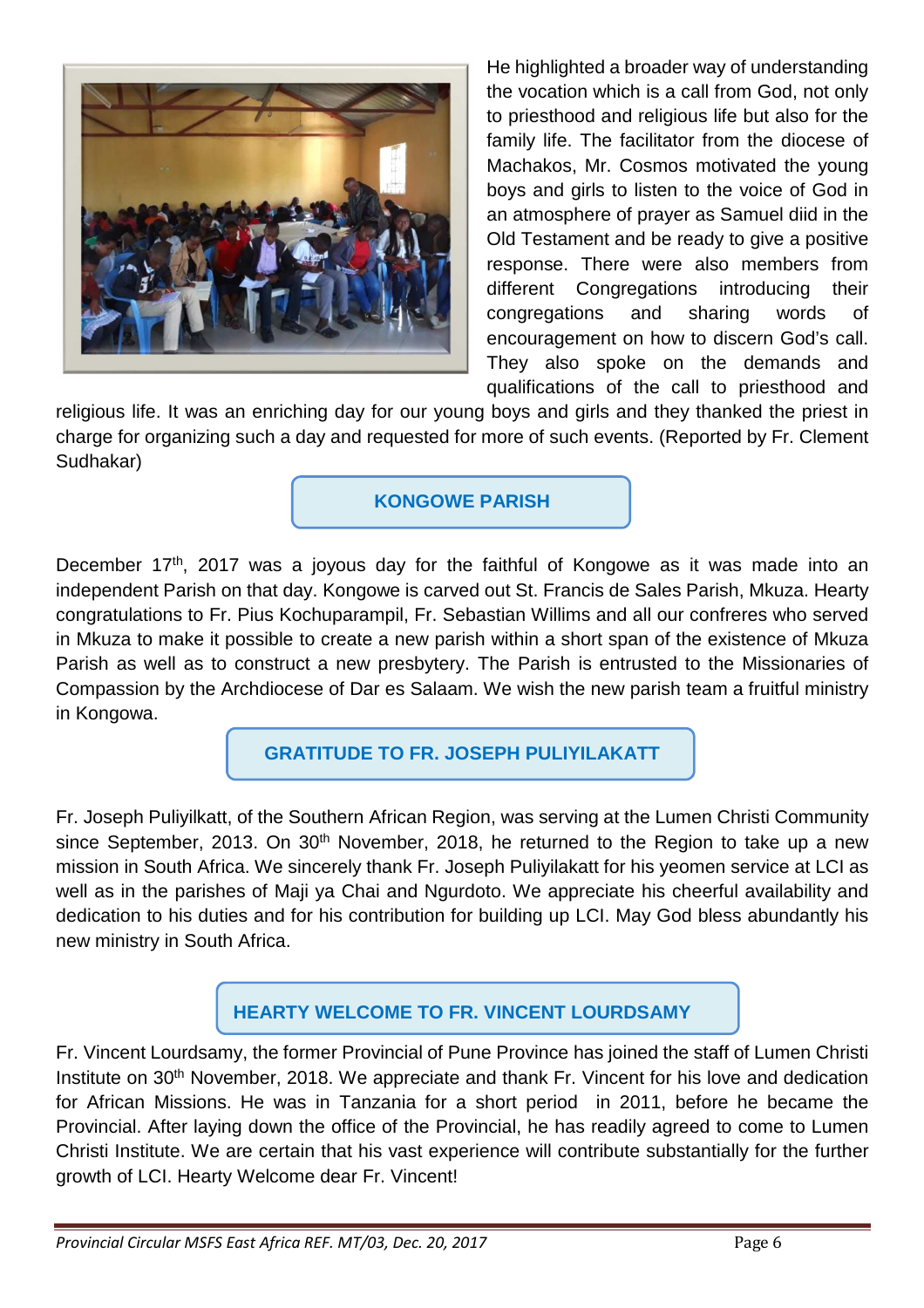**Fr. Johnson Kallidukil** is appointed to the MSFS Novitiate community with effect from 1<sup>st</sup> February, 2018.

**Fr. Jose Eriyanickal** is relieved from all his responsibilities in Mlolongo Parish as he is elected as the Provincial Bursar. He will assume the office of the Provincial Bursar on 1<sup>st</sup> February, 2018.

**Fr. Kurian Kollapallil** is appointed as the Superior of Mlolongo community and is appointed as the Manager of SFS School and St. Joseph VTC. He is designated to be appointed as the Parish Priest of St. Joseph Catholic Parish, Mlolongo, with effect from 15<sup>th</sup> January, 2018.

**Fr. Soosai Raj Robert** is appointed as the Superior of Iyolwa Community. He is appointed also as the Manager of the school and is designated to be appointed as the Parish Priest of St. Francis de Sales Parish, Iyolwa, with effect from 1st March, 2018.

**Fr. Sylvester Sudhakar Clement** is relieved from all his responsibilities in Mlolongo Community and is appointed as the Secretary to the Provincial, Manager of Fransalian School Kigurunyembe and Bursar of the Provincial House, with effect from 15<sup>th</sup> January, 2018.

**Fr. Anthonysamy Robert** is relieved from all his responsibilities in Mwakata Community and is appointed as the assistant Parish Priest of St. Francis de Sales Parish, Mkuza, with effect from 15th January, 2018.

**Fr. Jomat Kollapallil** is relieved from all his responsibilities in Bukene Community and is appointed to the Mwakata community with effect from 2<sup>nd</sup> January, 2018.

**Bro. Avil Veigas** is appointed as the regent in SFS Junior Seminary with effect from 12<sup>th</sup> December, 2017.

**Bro. Bernard Onyango,** one of the aspirants who has already completed his Philosophy course, is appointed in SFS Junior Seminary for Community experience with effect from 5<sup>th</sup> January, 2018.

**JUSTICE AND PEACE COMMISSION** 

**Fr. Sebastian Williams** is appointed as Justice and Peace Commissioner of the Province of East Africa.

**VOCATION PROMOTERS** 

Fr. Japhet Kirimi: Co-ordinator of Vocation Promotion and responsible for North and West Tanzania Fr. Thomas Njue: East and South Tanzania Fr. Joseph Kayanja: Kenya Fr. Stephen Mutisya: Uganda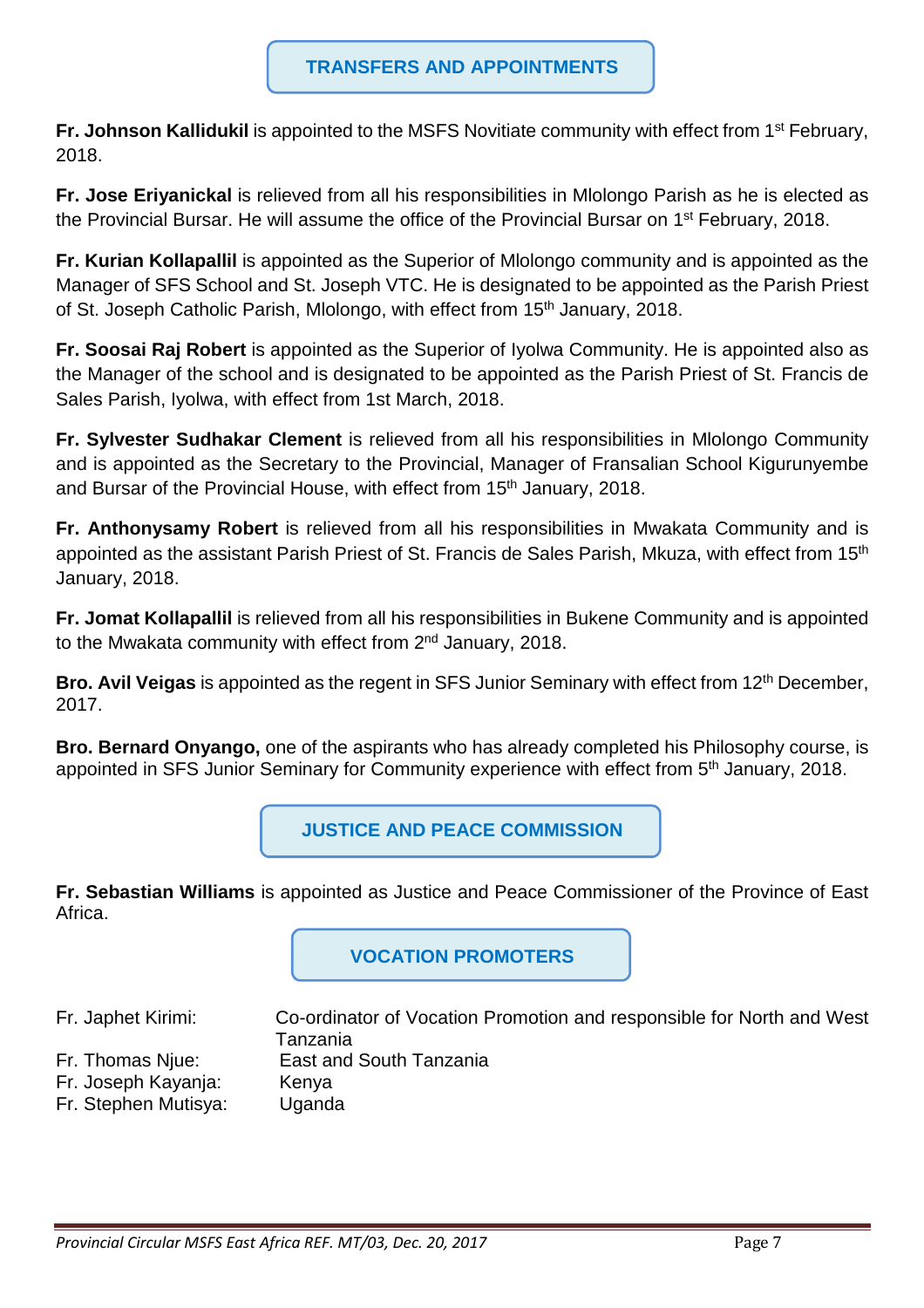#### **PROVINCIAL STATUTES**

The Provincial council has set up new committees for the revision of the Provincial Statutes 2001. Fr. Clement Sudhakar is appointed as the Chief Co-ordinator of Provincial Statutes Committee. The following are the members of the various committees:

| <b>Religious &amp; Community Life</b> | Fr. Johnson Kallidukkil (C)      |
|---------------------------------------|----------------------------------|
|                                       | Fr. Pius Kochuparampil           |
|                                       | Fr. Thomas Njue                  |
| <b>Formation</b>                      | Fr. Thomas Kochalumchuvattil (C) |
|                                       | Fr. Charles Ouma                 |
|                                       | Fr. Jomon Vellachalil            |
| <b>Mission</b>                        | Fr. Thomas Kochuparampil (C)     |
|                                       | Fr. Santhosh Paul                |
|                                       | Fr. Jonathan Muema               |
| <b>Education</b>                      | Fr. Jacob Thekkekara (C)         |
|                                       | Fr. Sebastian Williams           |
|                                       | Fr. Lawrence Ssebowa             |
| <b>Social and Innovative</b>          | Fr. Kurian Kollapallil (C)       |
| <b>Ministries</b>                     | Fr. Sijo pendanathu              |
|                                       | Fr. Japhet Kirimi                |
| <b>Stewardship</b>                    | Fr. Jose Eriyanickal (C)         |
|                                       | Fr. Robert Soosai                |
|                                       | Fr. Joseph Kayanja               |
| <b>Other Areas</b>                    | Fr. Jomat Kollapallil (C)        |
|                                       | Fr. Regi Pendanath               |
|                                       | Fr. Sheejan Kallarackal          |
|                                       | Fr. Gerald Mabiriizi             |
|                                       | Fr. Amal Neerolickal             |

The members of the different committees are requested to prepare the first draft and submit to the office of the Provincial by 31<sup>st</sup> May, 2018.

# **LOCAL GOVERNING BODY**

The Provincial Council has decided to re-constitute the Local Governing Body (LGB). The members of the LGB are the Chairman, confreres of the community and confreres from the neighbouring communities. The Provincial, the Provincial Bursar, the Provincial Councillor In-charge of the respective Secretariat and the Mission Co-ordinator of the Country/Area are the ex-officio members of the LGB. The LGB is only an advisory body. The functions of the LGB are:

- $\triangleright$  to make proposals regarding pastoral, social and developmental projects in our Missions to the Provincial administration.
- $\triangleright$  to involve the members of the neighbouring community in the over-all development of a particular mission/school.
- $\triangleright$  to advise the provincial administration regarding the development of a particular mission.
- $\triangleright$  to make proposals to the Provincial administration to undertake new missions.
- $\triangleright$  to make proposals to the Provincial administration regarding new ventures, additional constructions, renovations or remodelling of existing structures.
- $\triangleright$  to make proposals to the Provincial administration to buy/sell vehicles, to buy/sell land or any property of the Congregation.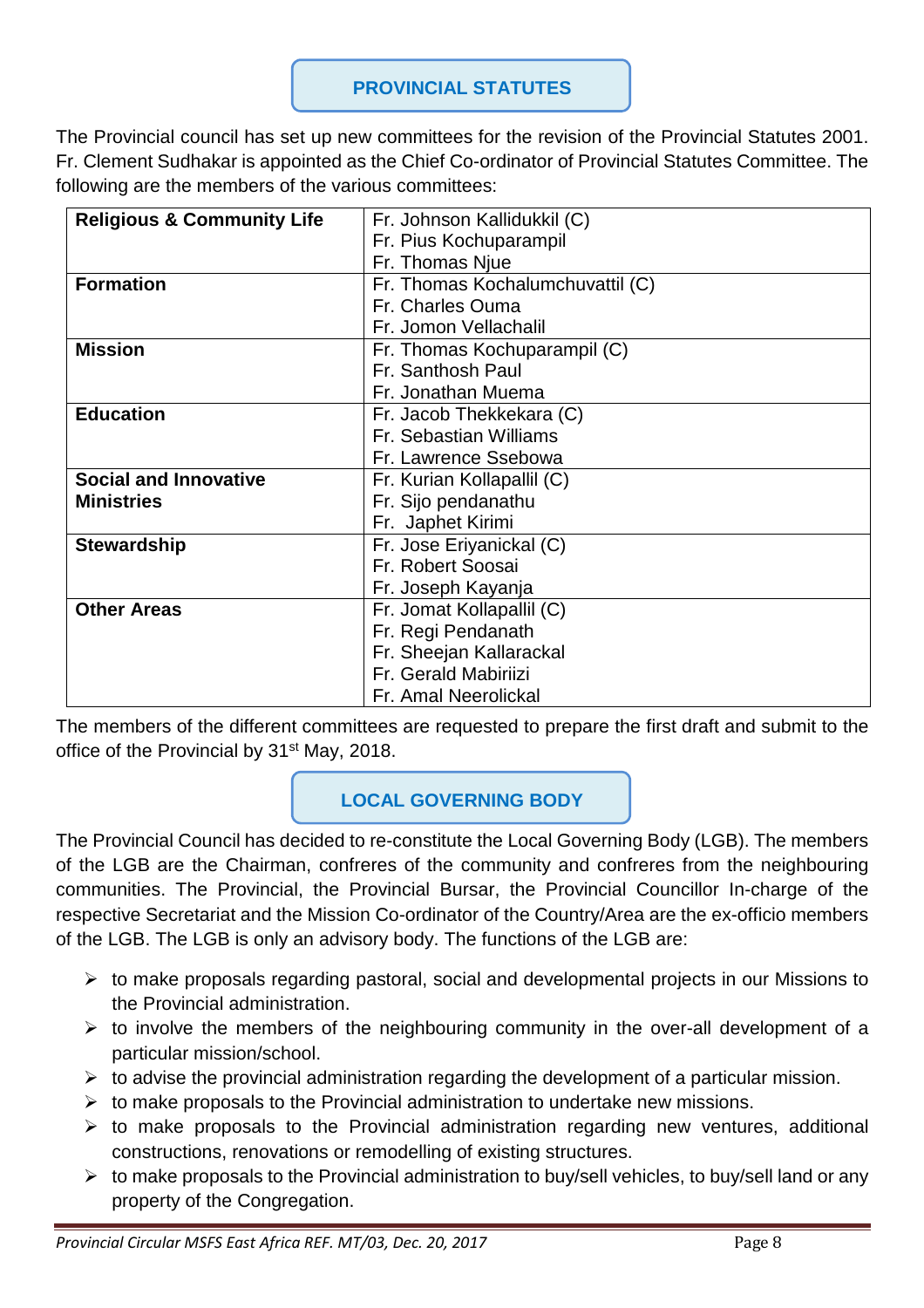The following are the members of the newly constituted LGB:

#### **Provincial House**

Fr. Sebastian Kuzhupil ( C ) Fr. Sheejan

Fr. Thomas Kochuparampil

### **Mermier Healing Centre**

Fr. Sebastian Kuzhupil ( C ) Fr. Nelson Vijayakumar

Fr. Clement Sudhakar

### **Junior Seminary**

Fr. Sheejan Kallarackal( C ) Fr. Sebastian Kuzhupil Fr. Thomas Kochuparampil

#### **Scholasticate, Kola**

Fr. Thomas Kochuparampil ( C ) Fr. Sheejan Kallarackal Fr. Clement Sudhakar

## **Fransalian School, Morogoro**

Fr. Clement Sudhakar ( C ) Fr. Thomas Kochuparampil Fr. Sheejan Kallarackal

#### **Dumila Parish/School**

Fr. Joseph Poikunnel ( C ) Fr. Clement Sudhakar Fr. Thomas Kochuparmpil

## **Mkuza Parish/School**

Fr. Pius Kochuparampil ( C ) Fr. Johnson Kallidukil Fr. Thomas Njue

#### **Novitiate**

Fr. Johnson Kallidukil ( C ) Fr. Pius Kochuparampil Fr. Jacob Thekkekara

## **Mji Mpya/Bomba Mbili (Parish & School)**

Fr. Jacob Thekkekara ( C ) Fr. R.S Williams Fr. Johnson Kallidukil

#### **Ipuli**

Fr. Regi Pendanath ( C ) Fr. Sebastian Nirappel Fr. Innocent Ngowi

## **Bukene Parish/School**

Fr. Sebastian Nirappel ( C ) Fr. Francis Kallikatt Fr. Regi Pendanath

#### **Lububu**

Fr. Francis Kallikattu ( C ) Fr. Jonathan Muema Fr. Sijo Pendanath

#### **Mwakata/Isaka/Kagongwa**

Fr. Sijo Pendanath ( C ) Fr. Francis Kallikattu Fr. Innocent Ngowi

#### **Kashishi**

Fr. Inncoent Ngowi ( C ) Fr. Sebastian Nirappel Fr. Regi Pendanath

#### **Ngurdoto**

Fr. Mathew Chavely ( C ) Fr. Tomychan Perumannor

Fr. Thomas Kochalumchuvattil

## **Maji Ya Chai**

Fr. Tomychen Perumannor ( C ) Fr. Mathew Chavely Fr. Sebastian Palakudy

### **Mlolongo Parish/School/VTC**

Fr. Kurian Kollapallil ( C ) Fr. Sunny Vettickal Fr. C. Arockiasamy

## **Katani School**

Fr. Sunny Vettickal ( C ) Fr. Lawrence Ssebowa Fr. Jomon Vellachalil

## **Bissil Sub-Station/School**

Fr. C. Arockiasamy ( C ) Fr. Sunny Vettickal Fr. Lawrence Ssebowa

#### **Ndagani**

Fr. Jomon Vellachalil ( C ) Fr. Sunny Vettical Fr. Nepolean Johnson

## **Chera Parish/School**

Fr. Nepolean Johnson ( C ) Fr. C. Arockiasamy Fr. Jomon Vellachalil

## **Osia Parish/VTC**

Fr. Santhosh Prakash Bhavan ( C ) Fr. Sunny Mattthil Fr. S. Robert

#### **Agururu Parish**

Fr. Sunny Mattathil ( C ) Fr. S. Robert Fr. Santhosh Prakashbhavan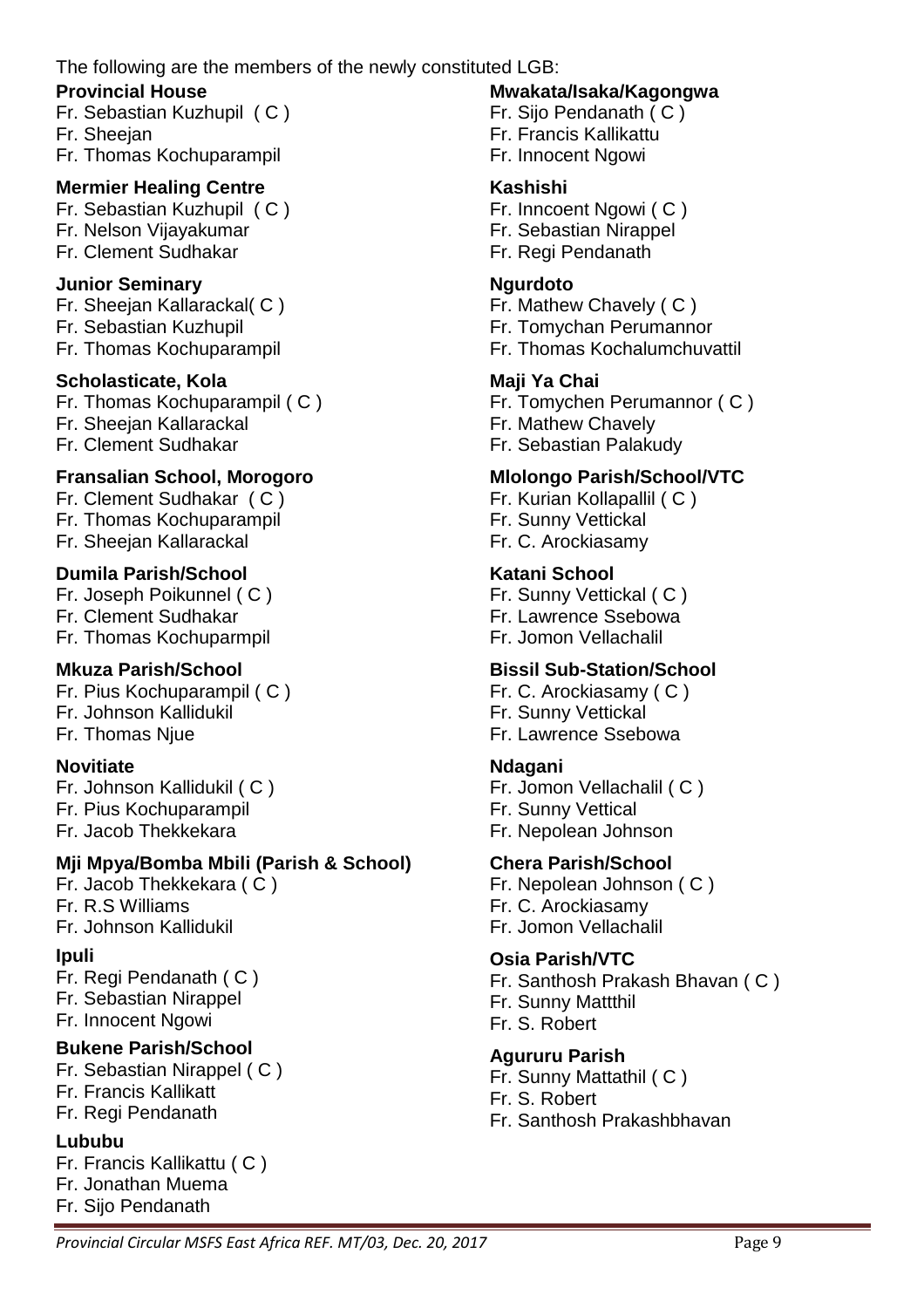#### **FORUMS IN THE PROVINCE**

| <b>Superiors' Forum</b>      | <b>Mission Forum</b>             | <b>Formation Forum</b>     |
|------------------------------|----------------------------------|----------------------------|
| Fr. Provincial (C)           | Fr. T. Kochuparampil (C)         | Fr. T.Kochalumchuvattil(C) |
| Fr. Sebastian Kuzhupil       | Fr.Jacob Thkkekara               | Fr. Thomas Kochuparmpil    |
| Fr. T. Kochuparampil         | Fr. Pius Kochuparampil           | Fr. Johnson Kallidukil     |
| Fr. Sheejan Kallarackal      | Fr. A. Robert                    | Fr. Sebastian A.           |
| Fr. Joseph Poikunnel         | Fr.Joseph Poikunnel              | Fr. Jomon Vellachalil      |
| Fr. Pius Kochuparampil       | Fr.Nelson Vijayakumar            | Fr. Joseph Kayanja         |
| Fr. Johnson Kallidukil       | Fr.Innocent Ngowi                | Fr. Sheejan Kallarackal    |
| Fr. A. Sebastian             | <b>Fr.Sebastian Nirappel</b>     | Fr. Charles Ouma           |
| Fr. Jacob Thekkekara         | <b>Fr.Francis Kallikatt</b>      | Fr. Japhat Kirimi          |
| Fr. Mathew Chavely           | Fr.Tomychan Perumanoor           | Fr. Thomas Njue            |
| Fr. Tomichen Perumanoor      | <b>Fr.Matew Chavely</b>          | Fr. Jobin K.               |
| Fr. Sijo Pendanath           | Fr.Johnson Napoleon              |                            |
| Fr. Francis Kallikattu       | Fr.Kurian Kollapallil            |                            |
| Fr. Sebastian Nirappel       | Fr.C. Arokiasamy                 |                            |
| Fr. Innocent Ngowi           | <b>Fr.Sunny Mattathil</b>        |                            |
| Fr. Regi Pendanath           | Fr.Santhoshpaul                  |                            |
| Fr. Kurian Kollapallil       | Fr.Robert Soosairaj              |                            |
| Fr. Sunny Vettickal          | Fr.Joby Maruthomalayil           |                            |
| Fr. Jomon Vellachalil        |                                  |                            |
| Fr. Johnson Nepolean         |                                  |                            |
| <b>Fr.Sunny Mattathil</b>    |                                  |                            |
| Fr. Sathosh Paul             |                                  |                            |
| Fr. S. Robert                |                                  |                            |
| Fr.Joby Maruthomalayil       |                                  |                            |
| Fr. T. Kochalumchuvattil     |                                  |                            |
| <b>Education Forum</b>       | <b>Social</b><br>Innovative<br>& | <b>Stewardship Forum</b>   |
|                              | <b>Ministry Forum</b>            |                            |
| Fr. Jacob Thekkekara (C)     | Fr. Kurian Kollapallil (C)       | Fr. Jose Eriyanickal (C)   |
| Fr. Sheejan Kallarackal      | Fr. Sebastian Kuzhupil           | Fr. Clement Sudhakar       |
| Fr. Clement Sudhakar         | Fr. Japhet Kirimi                | Fr. Nelson Vijayakumar     |
| Fr. Joseph Poikunnel         | Fr. Sijo Pendanath               | Fr. Amal N.                |
| Fr. R.S. Williams            | Fr. Francis Kallikattu           | Fr. R.S. Williams          |
| Fr. Regi Pendanath           | Fr. Lawrence Ssebowa             | Fr. Thomas Njue            |
| Fr. Sijo Pendanath           | Fr. Tomichen Perumannor          | Fr. Japhet Kirimi          |
| <b>Fr.Sebastian Nirappel</b> | Fr. T. Kochuparampil             | Fr. Jonathan Muema         |
| Fr. Kurian Kollapallil       | Fr. T. Kochalumchuvattil         | Fr. Ibrahim Kisegerwa      |
| Fr. Lawrence Ssebowa         | Fr. Sebastian Palakudy           | Fr. Sijo Pendanath         |
| Fr. Sunny Vettickal          |                                  | Fr. Jobin K.               |
| Fr. George Anthony           |                                  | Fr. Tomichen Perumanoor    |
| Fr. S. Robert                |                                  | Fr. C. Arockiasamy         |
| Fr. Gerald Mabiriizi         |                                  | Fr. Lawrence S.            |
| Fr. C. Arockiasamy           |                                  | Fr. Aristides Danda        |
| Fr. Vincent Lourdsamy        |                                  | Fr. Joseph Kayanja         |
|                              |                                  | Fr. George Anthony         |
|                              |                                  | Fr. Stephen Mutisya        |
|                              |                                  | Fr. Siljo Auppadan         |
|                              |                                  | Fr. Jomat Kollapallil      |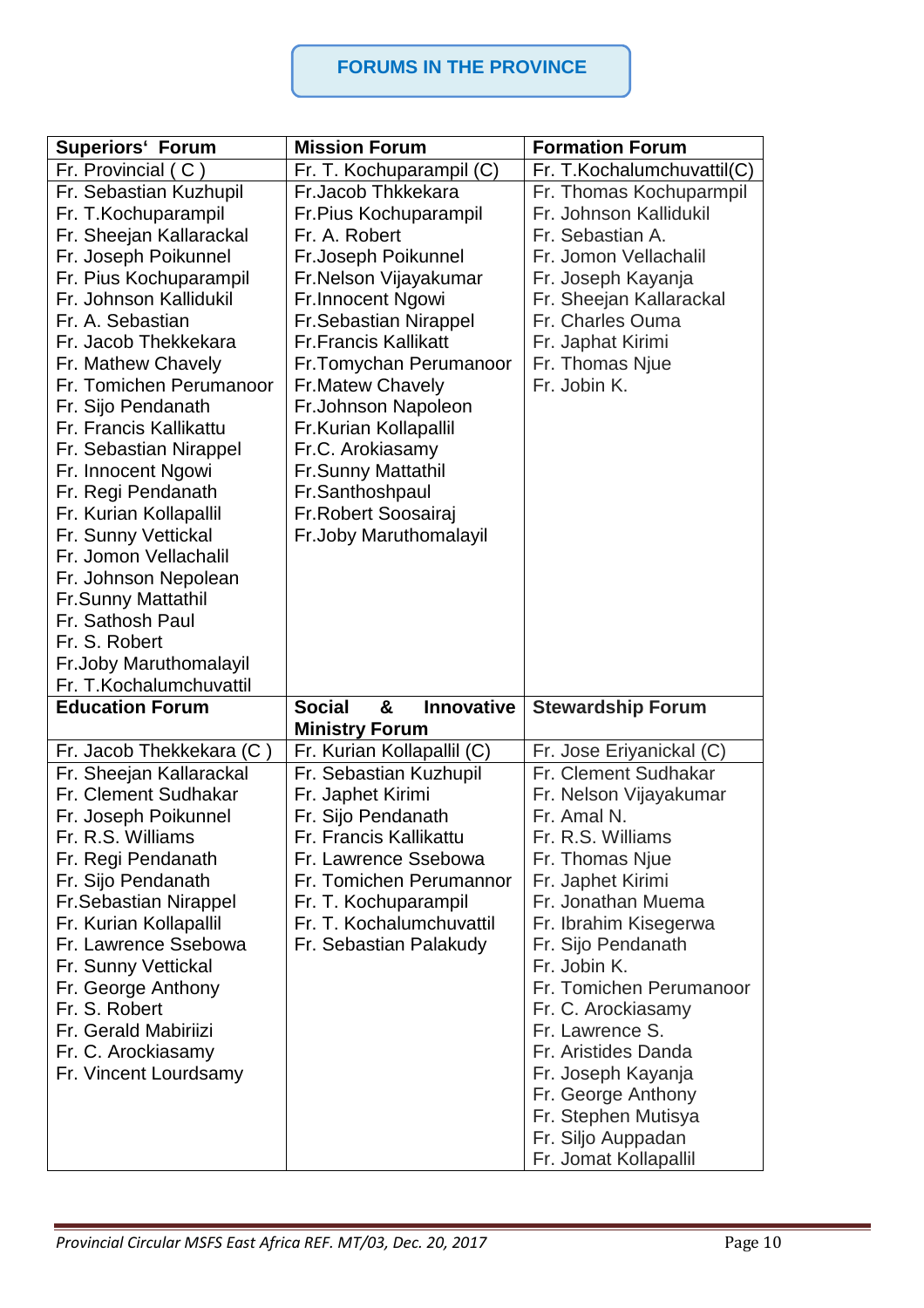#### **HOME HOLIDAYS**

| Fr. Johnson Kallidukil:   | October 8th to December 22nd                                                  |
|---------------------------|-------------------------------------------------------------------------------|
|                           | December 27th to January 27th (Ministry in Germany)                           |
| Fr. Mathew Chavely:       | November 16 <sup>th</sup> to January 16th                                     |
| Fr. Kurian Kollapallil:   | December 8 <sup>th</sup> to January 8 <sup>th</sup>                           |
| Fr. T. Kochalumchuvattil: | December 8 <sup>th</sup> to February 8 <sup>th</sup>                          |
| Fr. R.P.V. Prasad:        | December 20 <sup>th</sup> to December 29 <sup>th</sup>                        |
| Fr. Sunny Mattathil:      | December 26 <sup>th</sup> to March 15 <sup>th</sup>                           |
|                           | Fr. Thomas Chozhithara: December 26 <sup>th</sup> to January 26 <sup>th</sup> |
|                           |                                                                               |

# **MY TENTATIVE SCHEDULE**

| 21.12.2017    | Ndagani/Chera                        |
|---------------|--------------------------------------|
| 22.12.2017    | Nairobi/Katani                       |
| 23.12.2017    | Mwakata                              |
| 24.12.2017    | Lububu                               |
| 25.12.2017    | Lububu/Bukene                        |
| 26.12.2017    | Kashishi                             |
| 27.12.2017    | Ipuli                                |
| 28.12.2017    | Dodoma                               |
| 29.12.2017    | Morogoro                             |
| 30.12.2017    | Spiritual Renewal Seminar, Kola      |
| 31.12.2017    | Morogoro                             |
| 01.01.2018    | Morogoro                             |
| 02.01.2018    | Classes in LCI                       |
| 08.01.2018    | Fransalian Hekima School Opening/LCI |
| 16/17.01.2018 | <b>Superiors Forum Meeting, LCI</b>  |
| 18.01.2018    | <b>Council Meeting, LCI</b>          |
| 21.01.2018    | Mkuza Parish                         |
| 25.01.2018    | Nairobi                              |
| 26.01.2018    | Osia                                 |
| 27.01.2018    | Kalamira Parish Opening              |
| 28.01.2018    | Iyolwa                               |
| 01-06.02.2018 | Tamale/Ghana (Missio Meeting)        |
| 07/08.02.2018 | Yaoundé/Cameroon                     |
| 09.02.2018    | Nairobi                              |
| 10.02.2018    | Ndagani                              |
| 11.02.2018    | Chera                                |
| 12.02.2018    | <b>Classes in LCI</b>                |